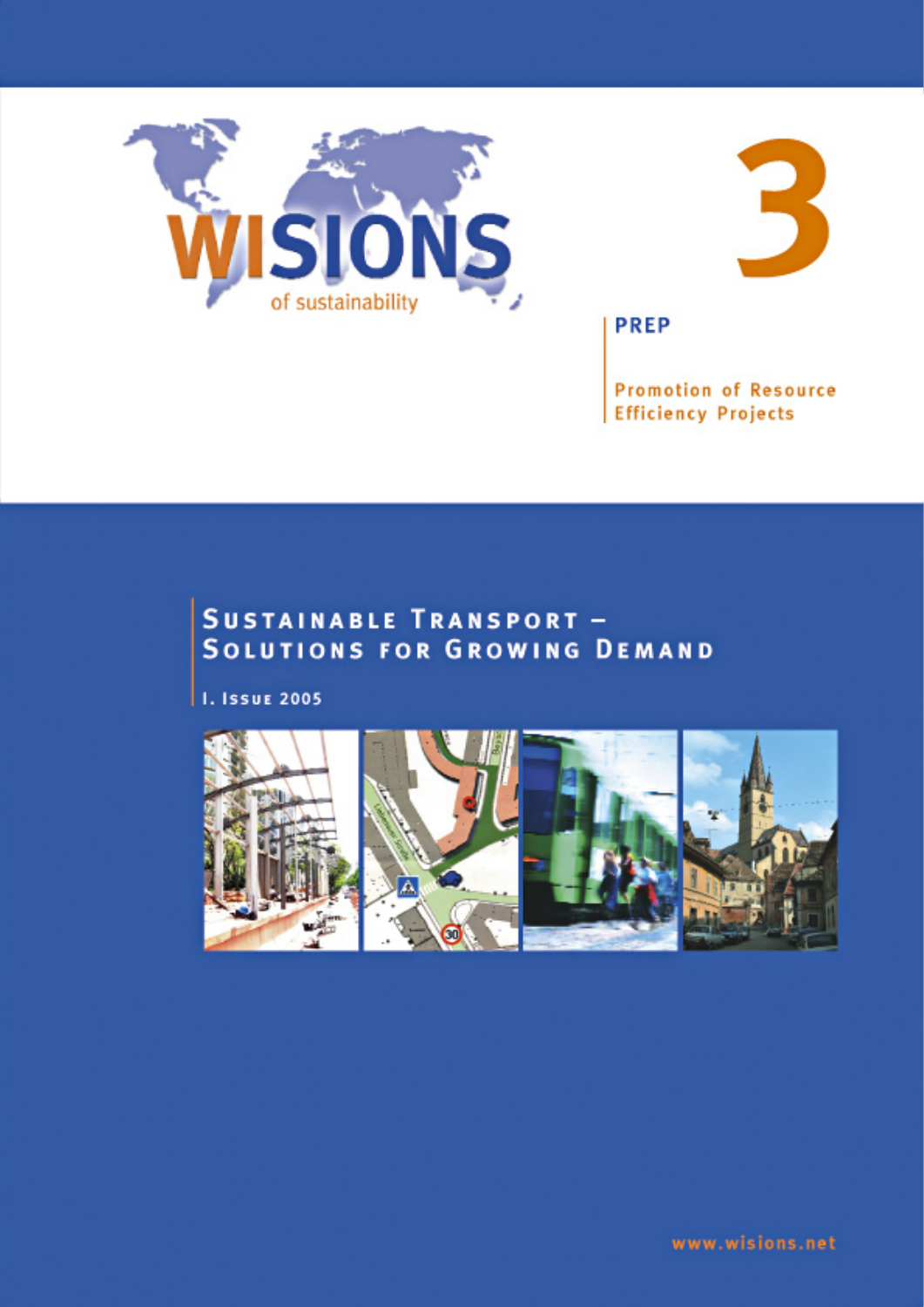# **WISIONS** Sustainable development is possible

WISIONS is an initiative of the Wuppertal Institute for Climate, Environment and Energy, carried out with the support of the Swiss-based foundation Pro-Evolution, to foster practical sustainable energy projects.

Sustainable development is possible. Numerous innovative and valuable contributions from different countries, fields and institutions have shown that an appropriate reconciliation of economic, ecological and social factors is not unrealistic utopia.

We have made a promising start, but the greatest challenge still facing us in the 21st century is to learn how to use the world's resources more efficiently and in an ecologically sound and socially balanced way. It is therefore necessary to foster projects of potential strategic global importance by supporting them so they can be implemented locally. Examples of good practice need to be actively promoted to a wider audience.

WISIONS promotes good practice in resource efficiency through its publication of relevant successful projects in its Promotion of Resource Efficiency Projects: PREP

WISIONS also provides consulting and support to ensure the potential seen in visions of renewable energy and energy efficiency can become mature projects through its Sustainable Energy Project Support: SEPS



Photo: Barbara Meinert

### **SUSTAINABLE ENERGY PROJECT SUPPORT - SEPS**

Realistic visions and concepts of effective projects for sustainable energy exist, but much needed implementation sometimes fails. SEPS has the key objective of identifying projects with the real potential to be of strategic importance in renewable and efficient use of energy.

By providing technical and other forms of support, SEPS seeks to overcome existing barriers and will help clean and efficient energy become commonplace.

The most promising renewable and energy efficiency concepts are selected using transparent analysis based on internationally recognised criteria. The selection process is done via an annual call for applications. Once a project is selected, SEPS can provide additional guidance and support, for example:

- **Practical expert advice and knowledge** transfer for an effective implementation
- Potential financial support to assist with project implementation
- Guidance and support for obtaining additional funding
- **Promotion to relevant institutions, decision** makers and scientists
- **Publication on www.wisions.net**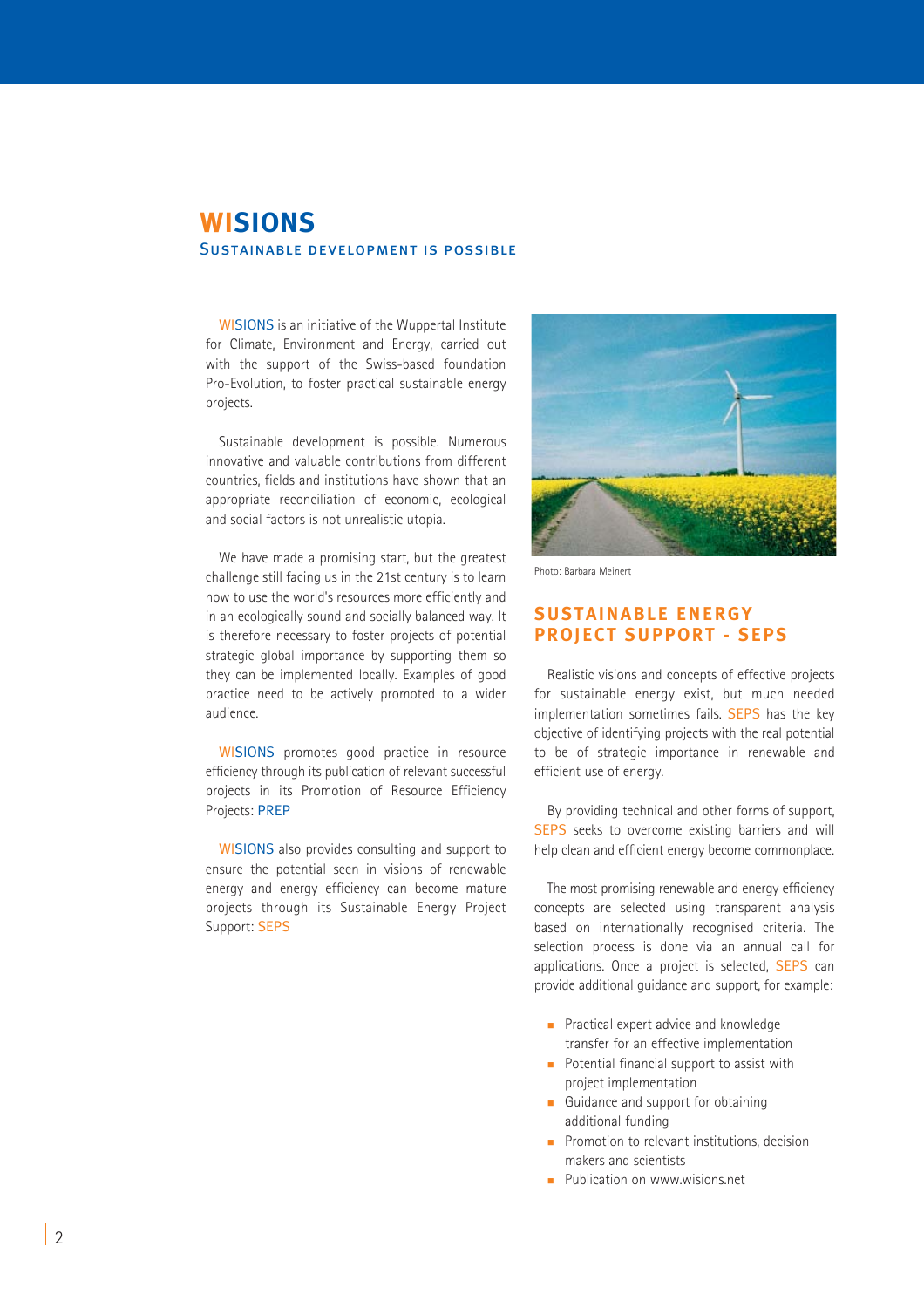## **Sustainable Transport** Solutions for Growing Demand

Transport enables individuals to move from one place to another, to go to work or to participate in social life and it also facilitates the movement of commercial goods. Transport supports the financial and social development not only of individuals but of whole regions. Therefore it is indispensable in this day and age and the demand for it is growing worldwide.

Apart from all its positive effects transport also has several adverse effects on our health and on the environment. More than 600,000 people die every year in road accidents and about 50 million people are seriously injured. The World Health Organisation estimates that traffic accidents will be the second main cause of death and injury in developing countries by 2020. Additional health risks derive from polluting substances emitted by vehicles such as sooty particles, sulphur dioxide and heavy metals.

Certain technical solutions have been developed in response to the need for more sustainable transport. These include, for example, lower fuel consumption which is particularly significant in light of the current high oil prices. Technical advancements such as low-weight vehicles or hybrid concepts can improve energy efficiency in the transport sector. Alternative drives such as fuel cells, as well as alternative fuels like bio fuels or hydrogen, are interesting in terms of their potential to increase levels of renewable energies used. Of course, it is not only passenger cars that are of interest, but also two wheelers, means of public transport and the freight sector.



Photo: Nikolai Bockholt

In addition to technical improvements, structural changes in transport activity are also essential on the road to sustainable transport. In view of the ever-growing volume of transport, it is evident that technical improvements alone will not outweigh this development. Structural improvements focus mainly on decreasing the volume of private car use. Corresponding examples include the enhancement of Public Urban Transport or abatement strategies based on innovative settlement structures and short-distance material cycles.

In this brochure, WISIONS focuses on the significance of innovative strategies in the field of sustainable transport. WISIONS presents a number of projects from around the globe that have been successfully implemented, with the intention of further promoting the particular approaches used by these projects. Using a key number of internationally accepted criteria, the main consideration for selection of the projects was energy and resource efficiency, but social aspects such as the inclusion of local population were also of relevance. The assessment of the projects also included the consideration of regional factors acknowledging different needs and potentials.

All projects that fulfilled WISIONS application criteria were independently reviewed, and four of them, with the potential to make a significant impact on global energy and resource efficiency, are published in the following pages. WISIONS is pleased to present good practice examples from ambitious projects which have been successfully implemented on different continents. All of these projects are appropriate within their local context and have been developed to a level which meets WISIONS selection criteria. Although uniquely designed for a particular setting and problem, the projects presented can be adapted to different situations or can provide valuable information from their implementation phase. Links to the illustrated good practice examples shown in the brochure, as well as a couple of other issue-related projects, are available on www.wisions.net

The selected projects are not intended to represent the only possible directions to take in the field of sustainable transport but they do demonstrate promising approaches.

The next PREP-brochure, which will follow the same objectives - namely to collect, evaluate and promote good practice examples - will highlight the issue of "Sustainable Tourism".



Photo: Jenny W.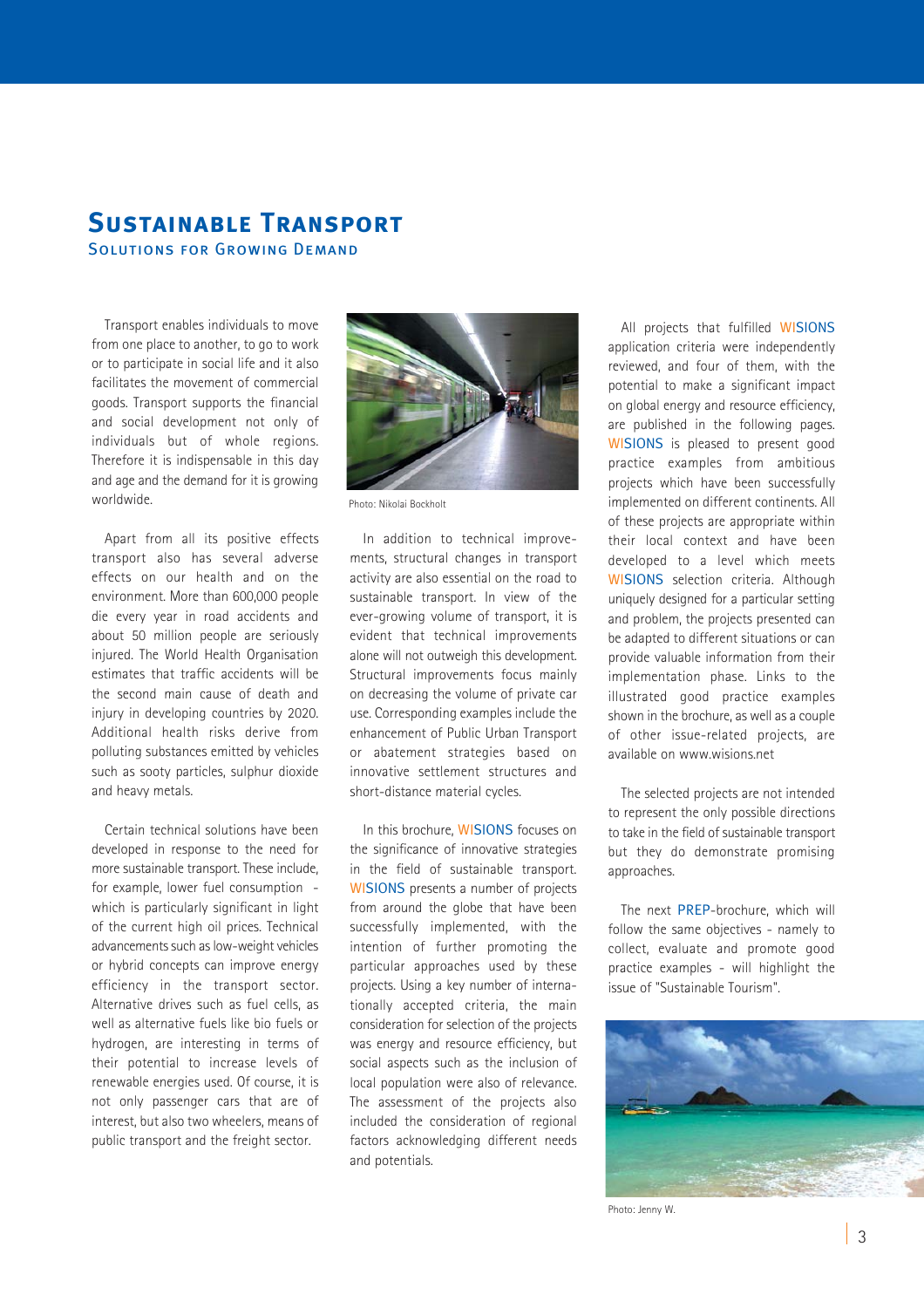# **EMBARQ – Cities on the Move**

#### **Location:**

Mexico City, Shanghai, and other medium and large-sized cities

#### **Project's Aim:**

Comprehensively and systematically improve the sustainability of urban transport

### **Methodological Solution:**

Promote sustainable urban transport in developing countries



EMBARQ was founded by the World Resources Institute and the Shell Foundation in May 2002 to act as a catalyst for socially, financially and environmentally sound solutions to the problems of urban mobility in the developing world. EMBARQ's stance is that the technical challenges of sustainable transport, although daunting, are secondary to the governance challenges, and that broad stakeholder engagement, the formation of partnerships and institutional capacity building are crucial. Working with politically and financially empowered authorities at local and global levels, EMBARQ can dramatically reduce the associated risk, the time input and the complexity involved in addressing major transport problems. This, in turn, allows EMBARQ to design and implement sustainable best practice solutions which promote effective public transport and integrate it with non-motorised modes (i.e. walking, biking).

Through the formation of public private partnerships, EMBARQ has turned the attention of the private sector towards the needs of cities, their citizens and their environment. EMBARQ has also proven that the design and implementation of sustainable urban transport models in the developing world can translate into economic opportunities for forward-thinking business. EMBARQ emphasises the need for cities to develop, maintain and use quantitative indicators of access, pollution and safety in assessing the health of their transport systems, and sees these indicators as vital to the proper framing of corrective measures and to the monitoring of progress (or problems) in achieving goals.

### **BENEFITS**

The major environmental benefit of EMBARQ's work is a reduction in local air pollution, which improves the quality of life, increases life expectancy and, in addition, gives rise to health cost savings for millions of city-dwellers. A further environmental benefit of EMBARQ's activities is a reduction of transport-related carbon emissions, which account for about one third of the global carbon emissions linked to climate change. EMBARQ's efforts to improve mass transit have enhanced mobility for all sectors of society, but the benefits will be felt most by lowerincome citizens who tend to have fewer affordable transportation options and, therefore, less access to services and employment opportunities.

EMBARQ's work also promises a wide range of positive economic gains. For example, the Bus Rapid Transit (BRT) corridors it is promoting in Mexico City and Shanghai will improve fuel economy per capita, and shortened commuting times will reduce the cost of travel and allow people to spend more time at work or with their families.

### **METHODOLOGY**

EMBARQ is undertaking projects in several cities in the developing world. As an example, below is a description of EMBARQ's activities in Mexico City:

**Creation of strategic partnerships with the** Mexico City government (May 2002), the World Bank, and private sector stakeholders.

Creation of the Centre for Sustainable Transport (CTS) (www.cts-ceiba.org) in Mexico City to manage projects on the ground and liaise with city authorities on a day-to-day basis. As an independent, non-partisan organisation within a Mexican NGO, CTS will continue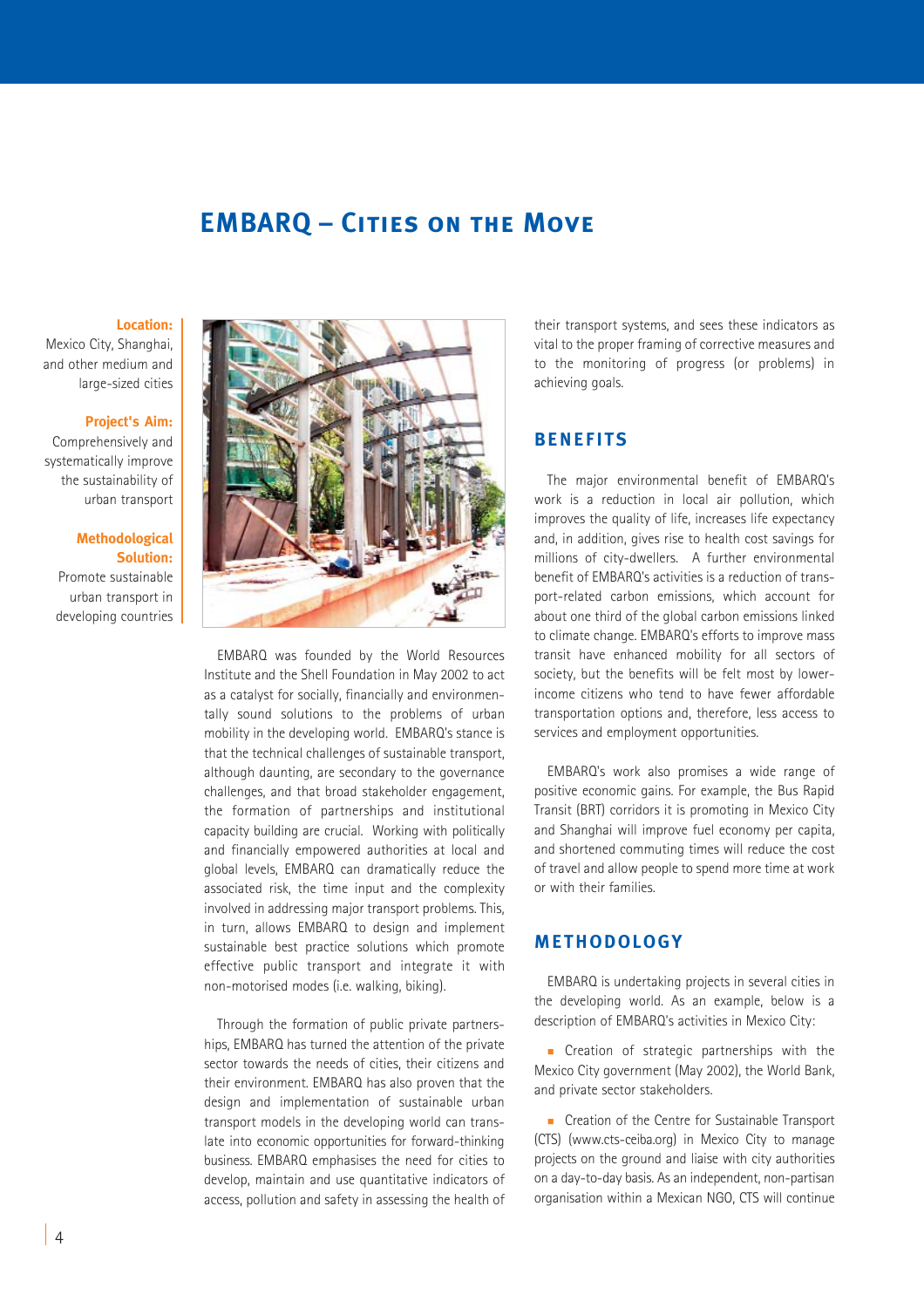to exist under future changes of government, maintaining the continuity of its personnel, networks, and projects.

**Ongoing grant support, strategic** advice and technical assistance on the planning, design, and implementation (2004-2005) of a Bus Rapid Transit (BRT) system, which will stretch 20 kilometres along the city's main thoroughfare.

**Testing of best engine/fuel** combination for new high-capacity, low emission buses for the Mexico City Federal District Government, with the support of the Global Environment Facility. The results of these tests are expected to be incorporated into the city's future bus-purchasing decisions.

Creation of the Mexico City Diesel Retrofit Project, to retrofit a fleet of Mexico City buses with tailpipe control technologies, measure the resulting reduction of emissions of dangerous pollutants and assess the feasibility of applying this technology to all of the city's diesel buses. This project, undertaken with the support of the US Environment Protection Agency, represents one of the first efforts of its kind in the developing world.

Contribution to the development of methodology to measure and monitor Greenhouse Gas (GHG) emissions savings from BRT.

## **SUSTAINABILITY**

EMBARQ realises that in order to effectively address the worldwide crisis of unsustainable transport it must expand its operations on a global scale. With this in mind, EMBARQ has been developing a financial strategy which balances its independent, not-for-profit mission with a greater ability to harness

the resources of the private sector. The objective of the strategy, which will be completed in the autumn of 2005, is to ensure a sustainable financial footing for EMBARQ as it scales up its operations.

## **FINANCIAL ISSUES**

It will take enormous financial resources if cities are to achieve EMBARQ's mandate of comprehensively and systematically improving the sustainability of urban transport. Recognising this, EMBARQ acts as a catalyst for sustainable transport solutions, strategically allocating its limited resources to leverage the capital, knowhow, and networks of other stakeholders. EMBARQ is, therefore, very efficient at ensuring that its resources are exploited to their greatest potential. In Mexico City, for example, by virtue of its technical and management expertise and its ability to inclusively convene empowered stakeholders, EMBARQ has used a relatively modest resource base - roughly USD 1.5 million, together with USD 1 million of in kind contributions from bus manufacturers and more than USD 5 million from the World Bank/Global Environmental Facility (GEF) - to persuade the Mexico City government to develop a BRT system, the initial stages of which involve investment of more than USD 75 million.

### **OBSTACLES**

EMBARQ is aware that its mission to improve the sustainability of urban transport in the developing world is very ambitious and will require massive financial and technological resources. To date the majority of EMBARQ's support has come from philanthropic sources. While EMBARQ has been very successful in leveraging these for maximum impact, it recognises that in the long-term a much larger resource pool is required to fulfil EMBARQ's mandate, and the financial strategy under development will address this need.

City-dwellers have a vested interest in the state of their city's transport system, and although transport initiatives such as BRT are beneficial to the community at large some individuals or groups (taxi operators, for example) may suffer adversely and so oppose EMBARQ's work. Nonetheless, it is EMBARQ's experience that, on the whole, citizens are eager to support any initiative they perceive as legitimate and beneficial.

### **REPLICABILITY**

Given the long timescales involved in transport projects it is too early to fully review and assess EMBARQ's model, much less develop an inventory of globally replicable best practices. That said, EMBARQ is confident that its early successes in Mexico City and Shanghai indicate the fundamental soundness of its model, and preliminary analyses from its financial plan indicate that there is an enormous, untapped global market for proven and cost-effective sustainable transport solutions.

**CONTACT EMBARO** 

**World Resources Institute** Dr. Lee Schipper e-mail: schipper@wri.org URL: www.EMBARQ.wri.org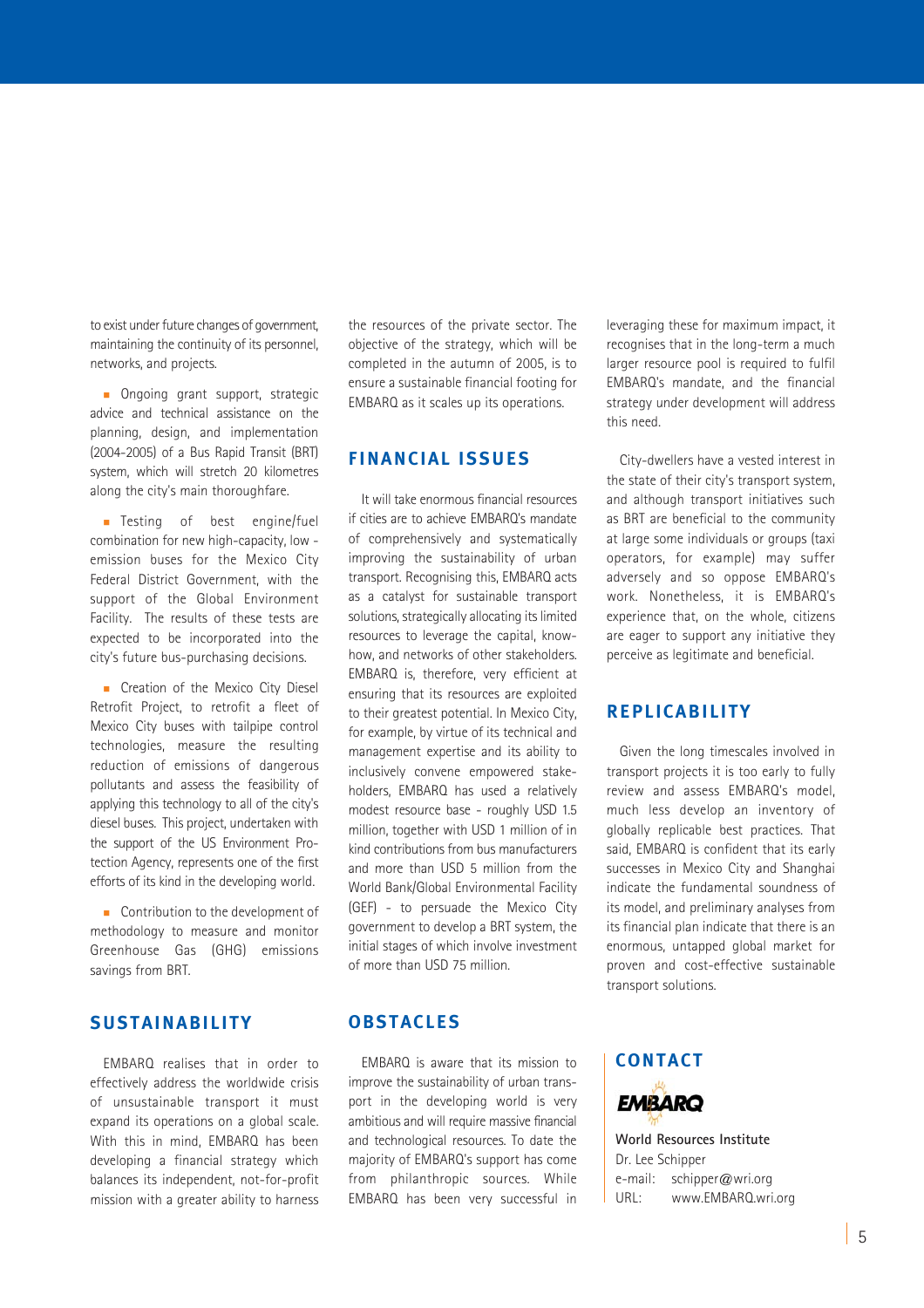# **Car-Reduced Living in an Existing Residential Area in Halle (Saale), Germany**

### **Location:** Halle (Saale), Germany

### **Project's Aim:**

Car-reduced living in an existing residential area

**Methodological Solution:**  Public private partnership



Since 1998 Halle (Saale), supported by the German Federal Environmental Agency, has been carrying out the pilot project "Autoarmes Wohnen im Bestand am Johannesplatz" (car-reduced living in an existing residential area at Johannesplatz). A practical concept for car-reduced living was developed for the existing inner-city residential area at Johannesplatz (1.5 km from the city centre).

Over the last decade, the concept of car-free living in newly built residential areas has been discussed. The principal idea has been that anyone who lives without a private car and, therefore, travels by environmentally friendly means, should benefit from carfree surroundings. Until the Johannesplatz project, no projects with the focus on car-free or car-reduced living in existing residential areas had been carried out, despite the fact that about 30 or 40 per cent of households in inner-city residential areas in Germany do not possess a car. These residents do not see the benefit of their car-free status in their surroundings but, conversely, suffer the impact of other people's cars. These residential areas are usually densely built and historically are not suitable for heavy traffic (in terms of both parked cars and traffic circulation).

As part of a long process of urban renewal the concept was modified to focus on making residential areas car-reduced, rather than car-free. To that aim, a design to improve the surroundings by using traffic calming measures and denoting other sections as carfree was combined with a mobility management policy, specifically targeting groups of private households at Johannesplatz. The major attraction of the concept is the incorporation of small sections of streets with varying traffic regulations (car-free, car-reduced or traffic-calmed) into an effective area-wide system. The urban renewal process is supported by a public private partnership of the City of Halle (Saale) and the housing cooperative "Bauverein für Kleinwohnungen e.G.", which owns the majority of the apartments at Johannesplatz.

### **BENEFITS**

The car-reduced residential streets are now used only by residents. As a result of the area-wide system throughtraffic has been effectively eliminated. A mandatory speed limit of 30 kmph applies to all streets in the area, which has led to a visible reduction in traffic speed. The public park at Johannesplatz was fenced off as a no-parking area and work was undertaken to turn the compacted soil where parking had previously been allowed into a green space. Pedestrians can move easily and safely in the car-free area. This public space is now used by children as a playground, by teenagers as a meeting point and by adults as a place to congregate and chat with neighbours. The number of personal injuries caused by road traffic accidents has decreased significantly in the residential area.

### **METHODOLOGY**

Stage by stage an area-wide system of car-free, car-reduced and traffic-calmed sections of streets was implemented. One street section was closed using bollards and became car-free. By doing this, the residential area was relieved of through traffic which was effectively eliminated.

In the western area of Johannesplatz provisional lane markings (denoting a white prohibited zone) were extended along the road and, therefore, the street in front of the schools was narrowed.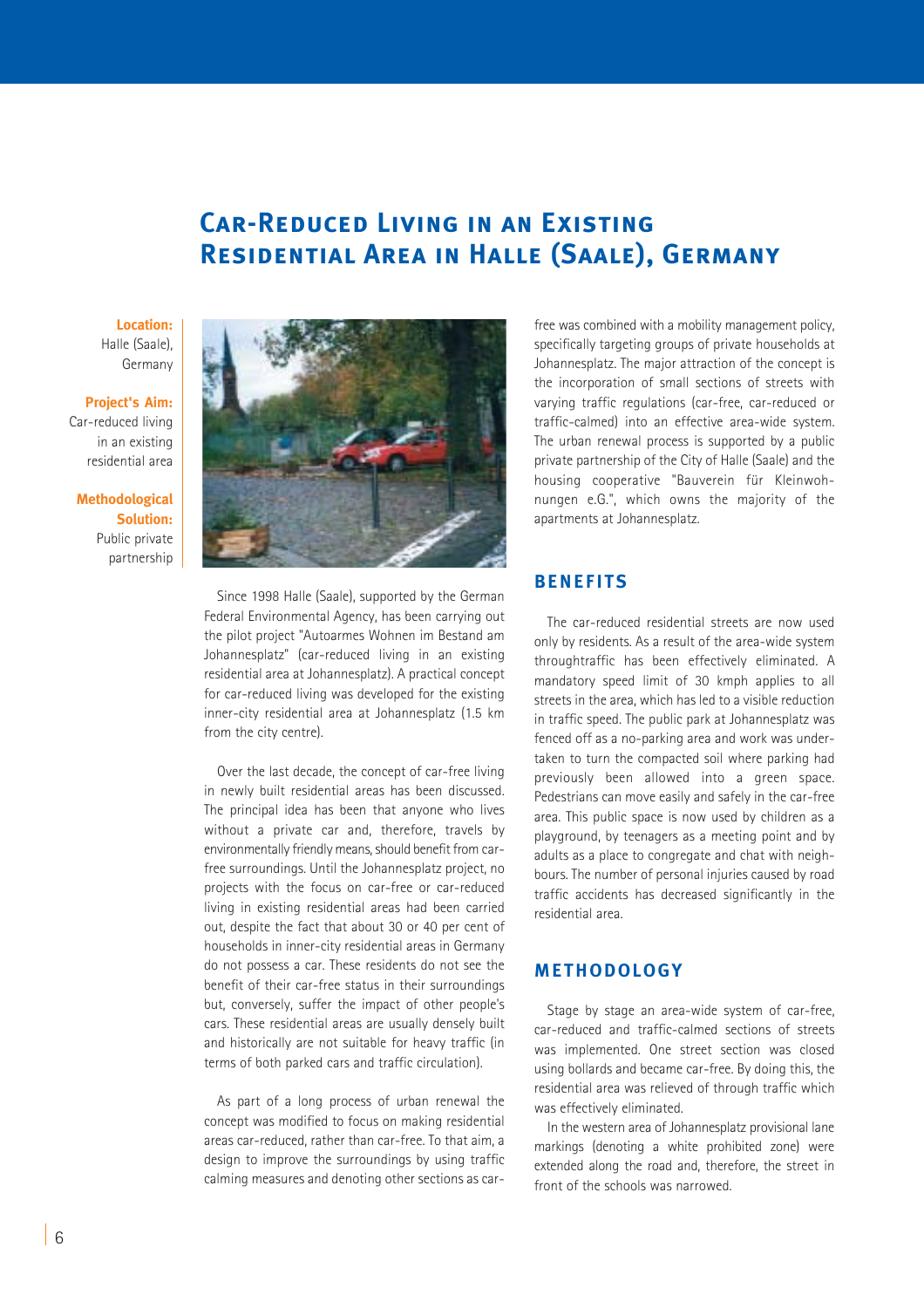The public transport company and the housing cooperative now offer a 'residents' ticket': an annual season ticket for travel on public transport at a reduced price. By doing this the proportion of households with season tickets for public transport doubled between 1998 and 2001. About 80 per cent of adults are now frequent or casual users of public transport.

At Johannesplatz itself an outlet of the car-sharing provider "teilAuto Halle e V" was established, with two vehicles for use. This was the first time in Germany that a car sharing outlet was set up in public street space - a situation which is not usually legally permitted but an exception was made for this demonstration project. The car-sharing company has judged the trial to be a success and is planning to expand.

## **SUSTAINABILITY**

Due to an intensive consultation process with residents a consensus was reached on all measures taken. For this purpose the City of Halle (Saale) comissioned a local, neutral moderator. Additionally, the Wuppertal Institute for Climate, Environment and Energy was instructed on behalf of the German Federal Environment Agency to provide scientific advice and evaluation of the whole project. Three quarters of the residents were of the opinion that the measures taken were positive.

## **FINANCIAL ISSUES**

All measures were low budget and followed the principle of traffic management rather than new construction.

Specific work undertaken included:

- coloured road markings and other non-expensive road reconstruction
- signage for traffic guidance
- creation of blind alleys instead of reconstruction

The most expensive work was the covering of cobblestones with tarmac – but this would have happened even without this project.

The permanent consultation process with the residents of Johannesplatz required further investment: a two-year contract for the services of the moderator who organised the consultation.

Additional costs came from the research (Wuppertal Institute), introduction of private capital (housing cooperative and car-sharing provider) and for public space and moderator (City of Halle).

### **OBSTACLES**

At the beginning of the project, greater restrictions on car usage by residents (i.e. completely blocking off sections of streets to create car-free zones) were considered, but these measures would not have been feasible due to the resistance of resident car-owners.

The progress which has been made to date towards car-reduced living is not as far-reaching as initially hoped. The proposed strategy of giving priority to car-free households to rent apartments was barely adopted. This was due to the poor state of the housing market in Halle where several tens of thousands of apartments lie vacant (approximately 20 per cent are unoccupied). The housing cooperative was never in the position of being able to give priority to a car-free household over a car-owning household.



## **REPLICABILITY**

Implementing car-reduced or car-free living in an existing residential area requires the following preconditions: a resolute public private partnership, intensive participation and positive project communication, proper choice of location, extensive car-reduced surroundings, promotion of car-independent mobility, letting apartments to car-free households, and project development integrated into the urban renewal process.

### **CONTACT**



### **Wuppertal Institute for Climate, Environment and Energy GmbH**

Dr. Oscar Reutter e-mail: oscar.reutter@wupperinst.org URL: http://www.wupperinst.org



**Wohnungsbaugenossenschaft "Bauverein für Kleinwohnungen e.G."** Wolfgang Schulze e-mail: w.schulze@bauverein-halle.de URL: http://www.bauverein-halle.de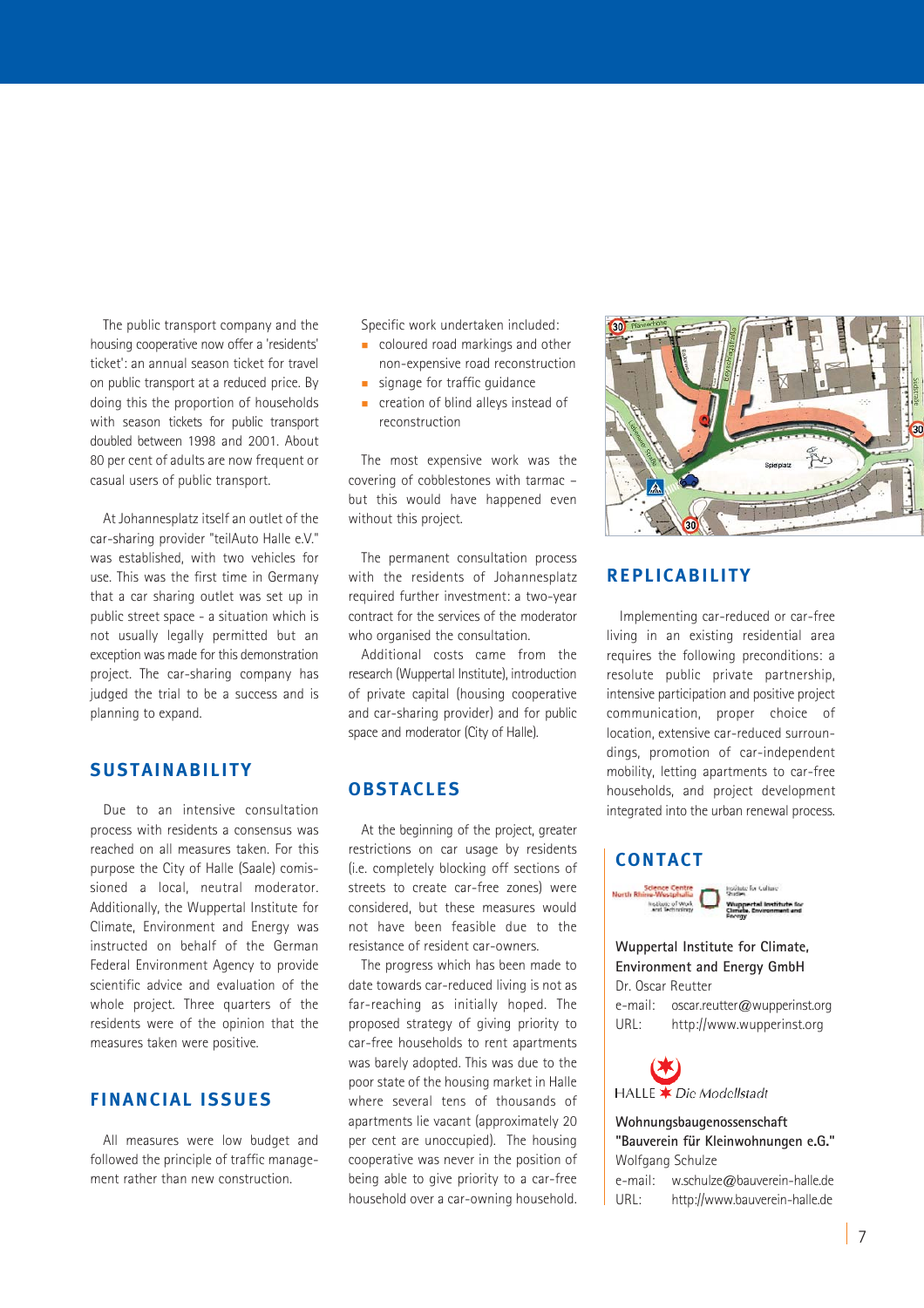# **Sustainability in the Public Urban Transport Market (Siptram)**

#### **Location:**

Europe, for example Göteborg, Sweden

#### **Project's Aim:**

Increasing public transport use

**Technical Answer:** Competitive tendering



Photo: üstra Hannoversche Verkehrsbetriebe AG

Urban transport systems are subject to liberalisation (also known as competitive tendering), which is perceived partially as a threat, and partially as an opportunity to make systematic improvements and to develop high environmental and quality standards. The SIPTRAM project aims to encourage local and regional authorities across Europe to improve the environmental and quality standards in urban public transport through the competitive tendering process.

Competitive tendering combines elements of competition with effective regulation to ensure high quality and social standards. It refers to the awarding of an exclusive right to operate a route, or a network of routes, to an operator (or possibly a consortium) following a competitive process. Along with, or instead of, an exclusive right, the authority may also grant subsidies to the successful operator in compensation for the fulfilment of public service requirements.

The project has three objectives:

1. To trigger exchange on good practices between local politicians as well as between local technical experts involved in public transport

2. To explore how a dialogue between procurers, suppliers, manufacturers and regulators can lead to a mutual increase both in environmental and social standards as well as in the cost-effectiveness and quality of public urban transport

3. To enhance the commitment of local authorities and other parties to high quality and sustainable public transport, therefore strengthening political objectives in the course of public transport tendering

The project has been funded by the European Commission Directorate-General for the Environment under the Community Framework for Co-operation to promote Sustainable Urban Development and is being developed by ICLEI - Local Governments for Sustainability, the Verkehrsclub Deutschland (VCD) and European Federation for Transport & Environment (T&E).

### **BENEFITS**

The introduction of competitive tendering was very successful in the Greater Göteborg area, as well as in the rest of Sweden. The main aim and effect was to achieve better public transport operating with the same levels of public subsidy. The main indicator of success is the number of passengers transported. In actual fact, between 1990 and 1997 the number of bus-km decreased by 7 per cent, while the number of passengers increased by 7.5 per cent. Therefore, the system is now used much more efficiently.

In Göteborg all environmental standards included in the tendering process were achieved. Through this, competitive tendering contributed to getting buses on the road with EURO 3 standards earlier than the legal requirements demanded. The aim of increasing the share of renewable resources, hence decreasing the reliance on fossil fuels, was achieved two years early; in 1998 fuels from renewable sources accounted for 15 per cent of total fuel consumption.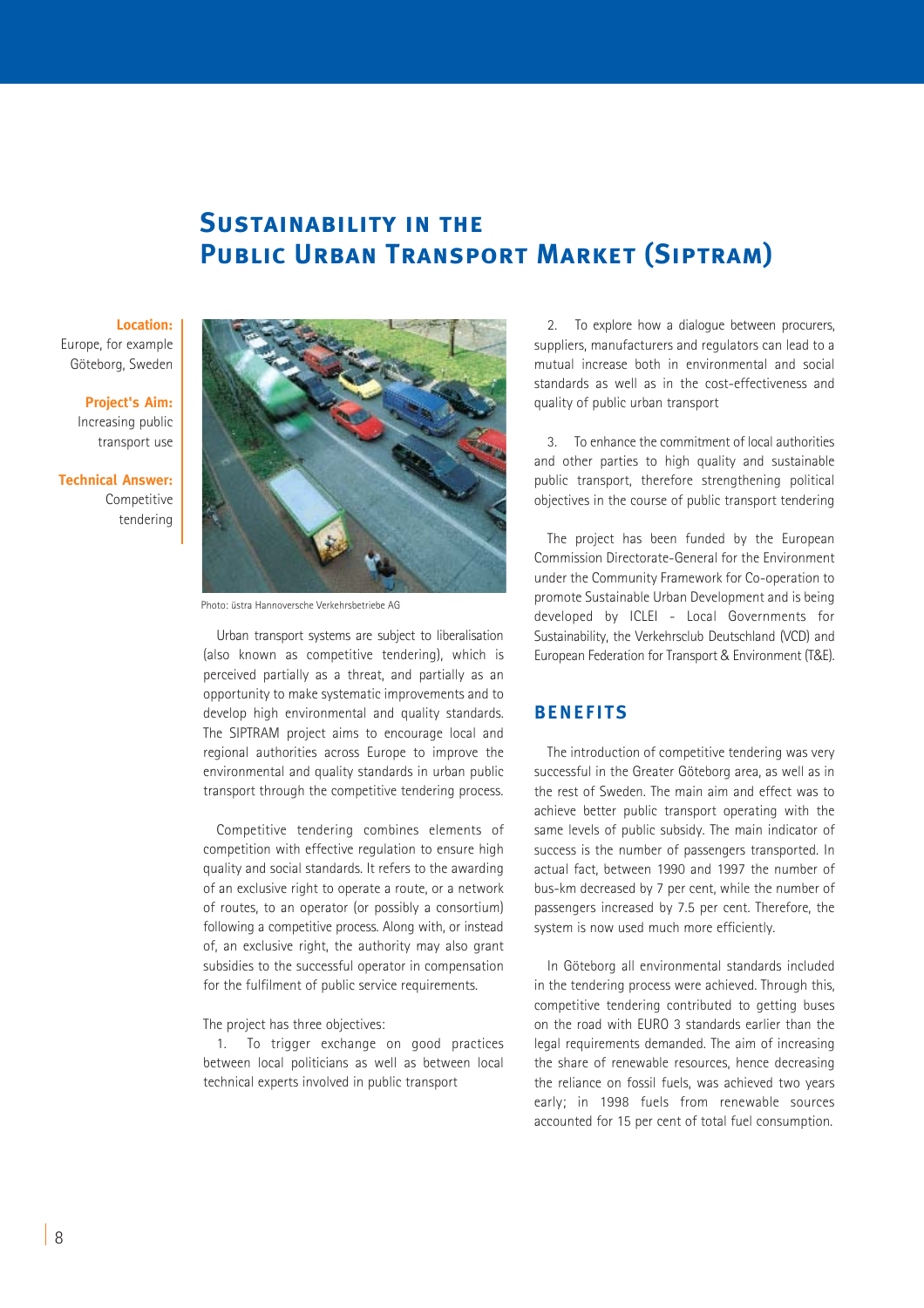### **METHODOLOGY**

In 1998, the city bus fleet in Göteborg consisted of 117 diesel buses with CRTfilters, 94 diesel buses without a filter and 38 biogas or natural gas-fuelled buses. Today Västtrafik operates a total of 93 CNG buses, 10 biogas buses and 32 ethanol buses. However, the biogas and ethanol buses are not used in Göteborg but in smaller towns in the southwest of Sweden. Around 40 different bus operators currently have contracts with Västtrafik AB. Around half of the total bus traffic commissioned by Västtrafik operates in the Greater Göteborg area.

### **SUSTAINABILITY**

Competition has resulted in major cost savings in traffic operation whilst improving social and environmental standards. These savings can be used to increase the service levels and to reduce ticket prices. Competitive tendering can also enable rapid modernisation of bus fleets therefore improving environmental standards whilst service quality remains high.

In Göteborg, bus drivers' wages were kept constant by tendering requirements in the first years. However, since 1999 the wages have been increasing due to the growing demand for public transport services and the generally low levels of well trained staff in the employment market.

### **FINANCIAL ISSUES**

The total cost of running the system increased slightly between 1991 and 1998, while the rising passenger numbers and slight fare increases led to a decrease in public subsidies from the city of Göteborg by 30 per cent. Cost recovery increased from 30 per cent in 1991 to 60 per cent in 2003.

## **OBSTACLES**

The original rationale for setting up SIPTRAM was to promote competitive tendering in public urban transport as an opportunity rather than a threat or an obligation to improve environmental and social standards. These objectives are still relevant today in addressing the needs and problems faced by local governments and are becoming more relevant as the move to public private partnership increases and funding for local governments is reduced. However, the original objective has slightly changed due to the fact that many local authorities are sceptical about competitive tendering; therefore competitive tendering was promoted as one way of improving public transport.



For cities which are willing to undertake a similar project, it is recommended that specific emission levels are set as a criterion when tendering, rather than demands for specific technology. This means, theoretically, that the body which sets the tender will benefit from the reduction in emission levels, whilst the suppliers are responsible for providing the technology necessary to achieve the reduction.

It is important to highlight, however, that local framework conditions can be very different and that competition is not a must, but can be one of many mechanisms to help improve public transport.



Photo: üstra Hannoversche Verkehrsbetriebe AG

**CONTACT**  $\cdot$ LC $\cdot$ L $\cdot$ E $\cdot$ L Local Governments for Sustainability

**ICLEI European Secretariat** Mr. Mark Hidson e-mail: mark.hidson@iclei-europe.org URL: www.iclei-europe.org / www.increase-public-transport.net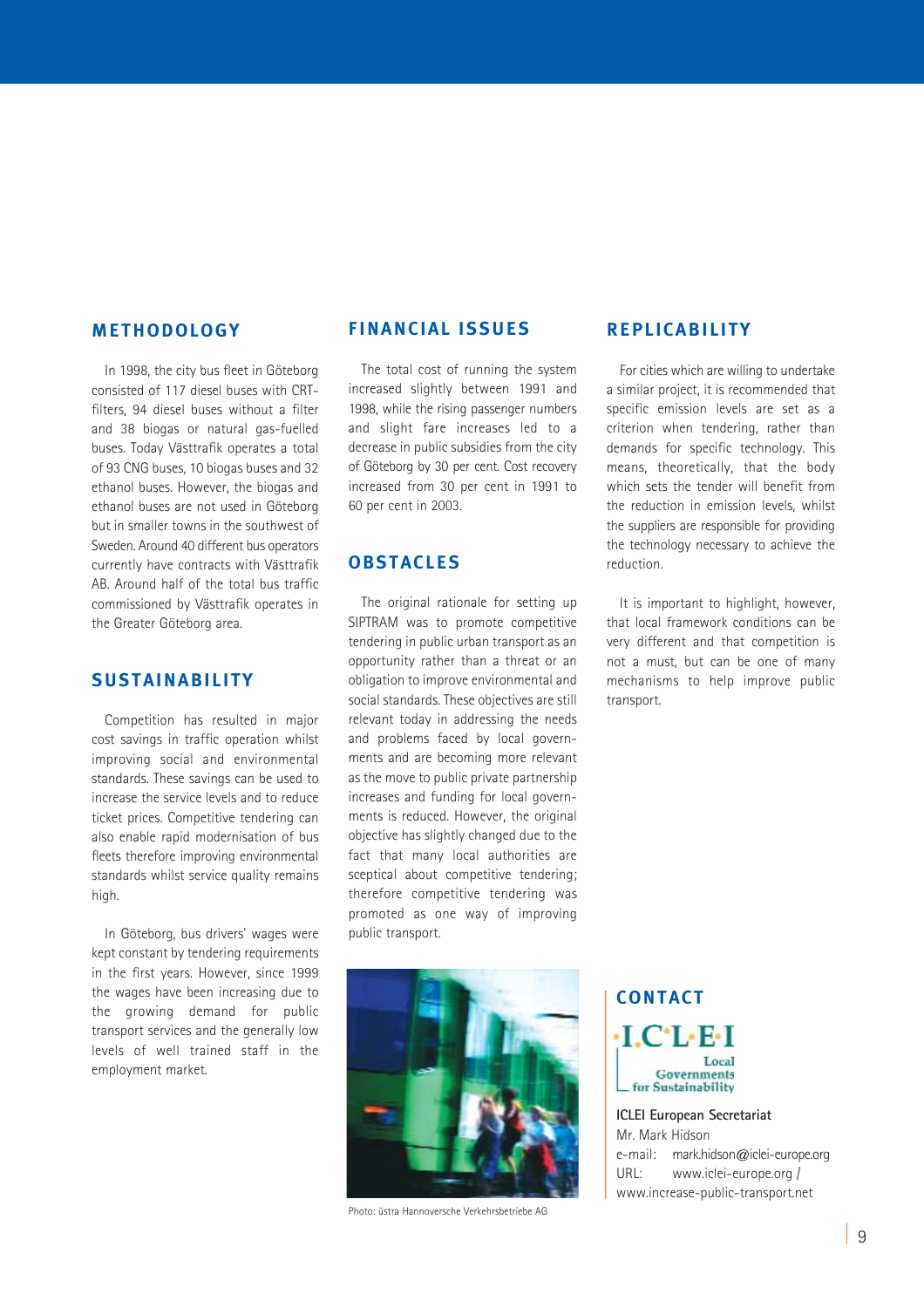# **IMPROVEMENT OF TRANSPORT CONDITIONS IN SIBIU, Romania**

### **Location:** Sibiu, Romania

### **Project's Aim:**

Regenerate urban public space and provide facilities for residents and visitors

#### **Methodological Solution:**

Transport strategy focusing on reduced car usage and on limited parking in the city centre



Photo: Karin Rossmark

Sibiu is an up and coming Romanian city which has been experiencing a substantial economic growth over the last few years. Rapid growth in private car usage has accompanied the increased prosperity of its population. The local public transport, on the other hand, is unable to meet the needs of the population. With its old and unappealing vehicle fleet, unreliable services and overloaded buses, the public transport service is avoided by residents who switch to using private cars as soon as they can afford it.

Since 2000 the Deutsche Gesellschaft für Technische Zusammenarbeit (GTZ) GmbH (on behalf of the German Ministry for Economic Cooperation and Development), by means of the German-Romanian Cooperation Project "Rehabilitation of the Historic Centre" has supported the municipality of Sibiu in the renovation of houses and the conservation of urban space in the historic centre. The awareness that traffic management is an important issue has resulted in technical assistance for the development and implementation of a sustainable urban transport strategy. In light of Sibiu's forthcoming role as European Cultural Capital in 2007 and its application to be

awarded UNESCO World Heritage status, the development of a sustainable transport strategy for the city is of particular importance.

By implementing a parking policy and restrictive traffic routing, the transport strategy is intended to discourage driving and parking in the city centre. At the same time, by improving the infrastructure and service quality of public transport it is hoped that residents and non-residents will be encouraged to use these services.

## **BENEFITS**

Focusing on the historic centre, both the parking policy and the new traffic routing will discourage non-residents to travel by car into the centre. Residents of the historic centre will be free from the current high pollution levels. Public space can be re-allocated, allowing for additional green space or landscaping to improve the urban environment. It is also anticipated that the historic centre will benefit economically from the extended car-free zones with the development of high quality shops and restaurants.

An immense reduction in energy consumption (i.e. fuel) can be achieved through a shift from private car usage to the use of public transport. The improvement of the public transport system, together with the restrictions put upon private car users, will also contribute to social justice and equality as it is generally the poorer sectors of society which rely on transport at reasonable costs.

### **METHODOLOGY**

With the new circulation concept, the pedestrian zone will be extended and a centre-wide one-way system with loops will be introduced. Further traffic calming measures are planned for residential roads with the introduction of access and speed restrictions. In the long term the redesign of these roads is intended to create a safe environment that is resident and child friendly.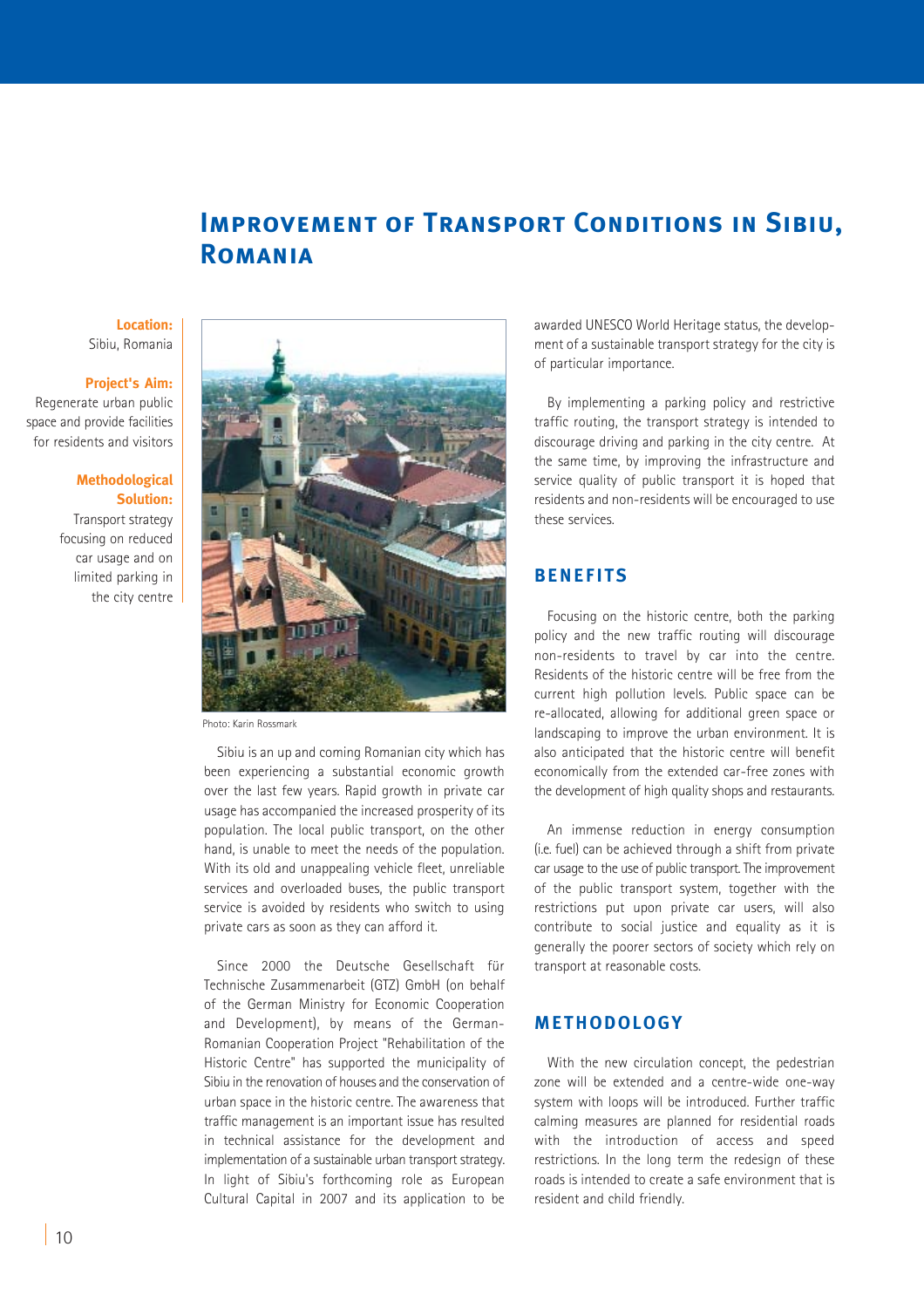Additionally, a restrictive parking policy has been developed that includes residential and short-term parking. While residential parking permits have already been introduced, the implementation of short-term parking with higher parking prices and reduced parking time according to the proximity to the historic centre is planned within the next months.

For the upgrading of the public transport system, a sophisticated SWOT analysis of the current infrastructure and service has been conducted. With the focus on inexpensive, quick-to-implement measures an action plan has been worked out that aims to address the problem areas.

### **SUSTAINABILITY**

The general public was involved in the planning process in Sibiu, during which three major public consultations took place where the concept was presented and people could raise their concerns. At the end of the GTZ project in 2007, an urban rehabilitation agency will be established to continue the work. Knowhow transfer was provided through workshops, study tours and general cooperation. It is intended that this agency will also continue to consult on transport issues.



Photo: Karin Rossmark

### **FINANCIAL ISSUES**

Requiring low levels of time input and limited financial investment, the project is reasonably efficient. Financial support of the project was restricted to consultancy services, while the municipality pays for the implementation.

For a period of one and a half years support was provided to the transport project by experts on a short-term basis, followed by one long-term assignment lasting 8 months. In addition to the concepts which were developed for the project, workshops have taken place with the purpose of providing information and training for local partners, and a study tour to Germany was organised for one of the local partners during the project period.

### **OBSTACLES**

The major obstacles which needed to be overcome during the project were the shortage of reliable data, gaps in knowledge, lack of experience of local partners and uncertainties about regulations. In order to make the development of a comprehensive transport strategy possible, a comprehensive and accurate database has been compiled and knowledge has been transferred to local partners.

The active support from the municipality and its personnel was a key factor in the success of the project. Unfortunately, due to restricted funding it was not possible to expand the project e.g. to implement the public transport improvement strategy or to undertake further training of municipality personnel in modern transport planning techniques.

### **REPLICABILITY**

It is likely that the principles of the project will be replicated, since it is a comprehensive strategy and the general objectives are applicable to all cities. With low investment costs and the possibility for the implementation to take place stage by stage according to the municipality's budget it would be, in addition, easily adoptable by most developing countries.

Investments in infrastructure need a comprehensive and reliable database as well as modern transport planning procedures. The Sibiu project serves to demonstrate how such data and models can be developed.



Photo: Karin Rossmark